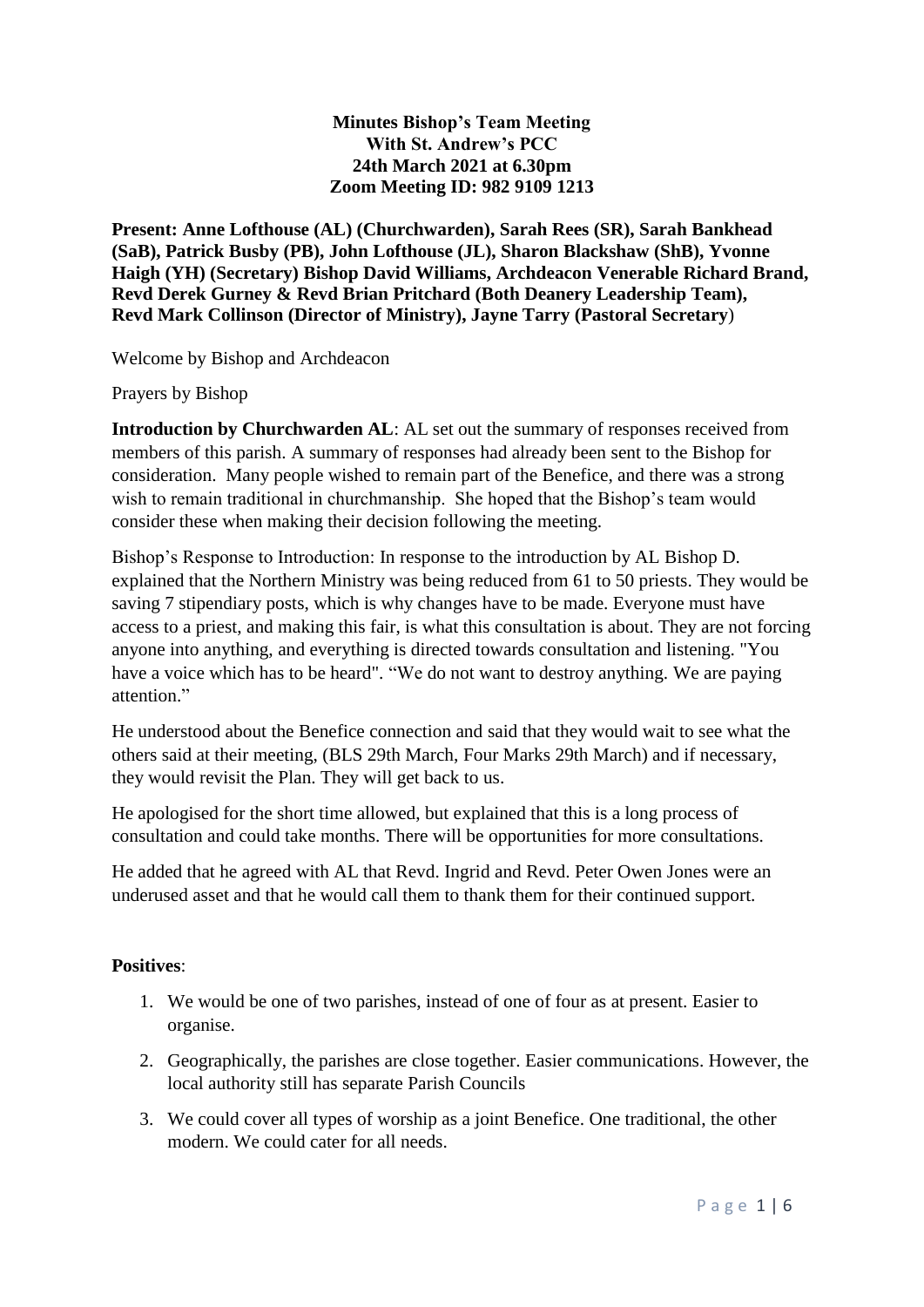#### Question Number Answer

## 1. From the responses from our parishioners, many people would like the existing Benefice to stay together. Is this an option for us, and how could it be organised?

Bishop D: The Team have been looking at this since they received our figures. It was something that they had not considered before. They were under the impression that Four Marks and Medstead had a joint Parish Council. Members were able to straighten this out and advise that this was just a boundary overlap. It may be possible for some leeway on this with a possibility of moving a clergy and another boundary to take account of staying as a benefice/parish. But we would expect to have to merge and have one PCC, as there are too many with four at the moment.

# PCC

2. Most replies stated that they would like Medstead to remain a Parish Church. If this was accepted, would a separate PCC and Church Wardens be allowed?

Medstead would almost certainly remain a Parish Church with at least one Churchwarden, but it could use Churchwardens from another Church if necessary. Or it could appoint joint wardens for both churches, or two of its own, that only worked there, or went between the churches. Medstead would be allowed to maintain its own governance in the form of a Church Council, which would act like a PCC, and could have some local financial controls, but the main PCC would oversee this and control everything else.

3. Would there be a separate CMF contribution or would this be joint?

CMF would be assessed by the diocese for each Parish Church share and then a joint contribution would be put together for the Parish as a whole.

4. If there was to be only one PCC, would there be proportional representation for election to it?

Archdeacon: It is open to negotiation, but could be, as an example, 2 representatives from each of the 7 churches; or 4:14 depending on the split and size of the churches etc. To be worked out between partners.

- 5. Would there be one Church Warden to represent each parish on the PCC? Archdeacon: Yes at least one Church Warden for each parish church on the PCC.
- 6. How could you guarantee that any elected member would not feel that it was their duty to represent their parish? Surely, their parish would expect this? No. They must act for both parishes' interests. Inevitably members would have their loyalties, but it is hoped that as time passes people would feel able to represent the parish as a whole.
- 7. How can we restrict election to those with appropriate skills?

Archdeacon: "We can't. Anyone can be nominated so it will be open to all."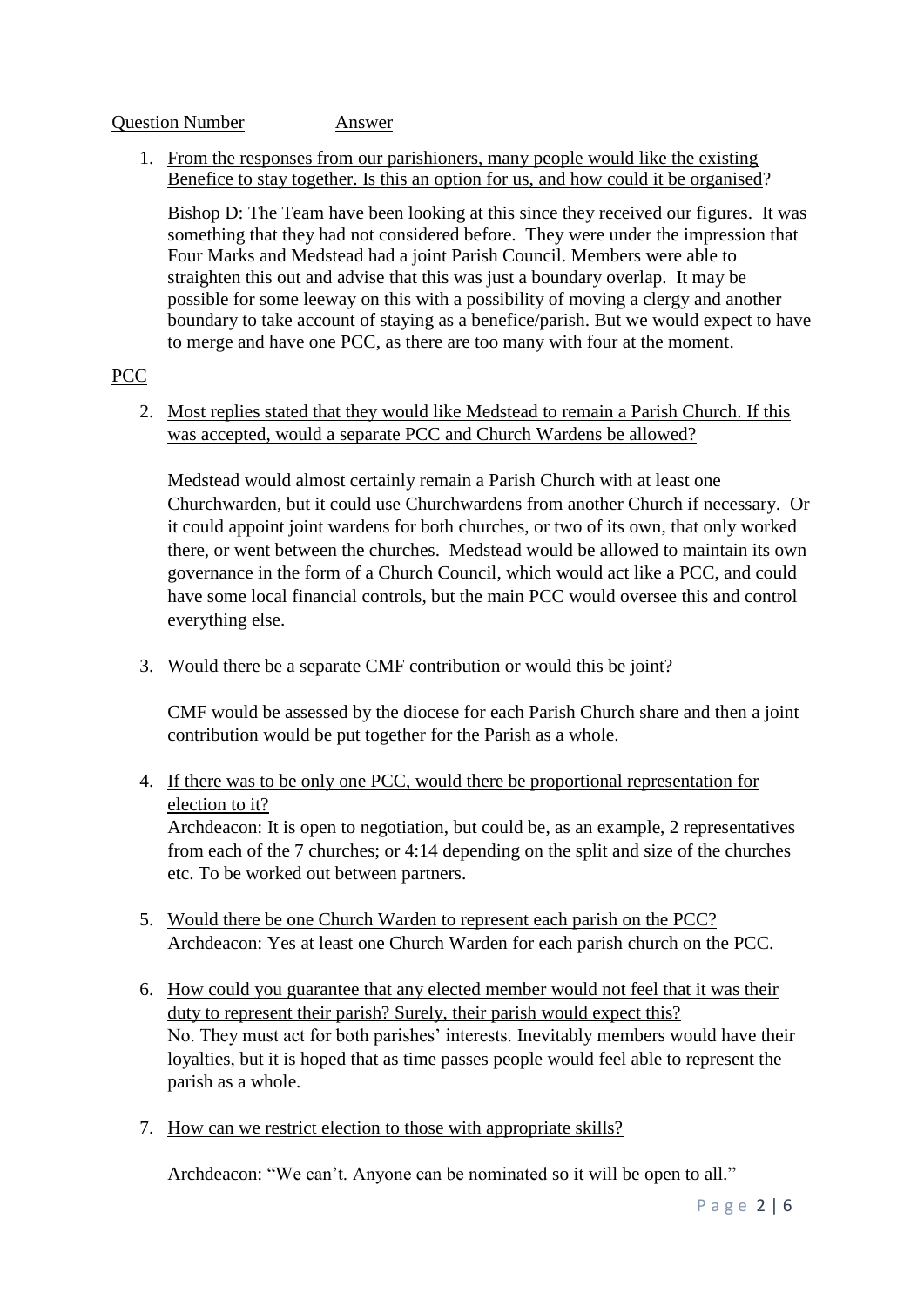8. What sort of skills are we thinking of here?

Archdeacon: Required skills could be publicised in the hope suitable volunteers would be forthcoming. It could be things people are good at/want to be involved with.

### Finance - Archdeacon

9. Would it be possible for each church to have separate financial arrangements?

Yes, to begin with they could have different accounts. These would be designated monies in the interim, but we would hope that in the long term these accounts would be merged and that there would also be shared accounts for other stuff as well.

10. Over many years St Andrew's has hosted a wide variety of very successful fundraising events. These have been very well received, raised substantial amounts of money for the church, and been a valuable source of outreach. In the future can we receive confirmation that the large sums raised every year by these events will not all go into a central fund?

Yes – money raised for that church by social fund-raising events could be earmarked as designated for that church.

11. What about money already in existing accounts, given specifically for Saint Andrew's Church? From views received, it is apparent this would not be received well by many.

That's fine and understandable. Yes, it would be negotiated as money to be used for the purpose designated for that church.

### Worship

12. Because of present differences in Churchmanship and forms of worship, the great majority of responses stated that they would like forms of worship to remain as they are. They already have the option of going to Four Marks, and many have made a conscious decision to worship at St. Andrew's Medstead, because that suited their needs. These people have made it clear that if that was to change, they would leave. What guarantees would we have that worship/churchmanship would stay the same? For many people this is crucial.

Bishop D.: "Yes of course it could stay the same – same music, same choir and same service. You can keep the things that you do well by all accounts." Makes reference to PB and JL. YH: "But can you guarantee that it will?"

Bishop D: "No guarantees whatsoever - Who knows what churchmanship or services will look like in 10 years' time anyway! You can have what you want"

Archdeacon thought that COGS had a good business model – "...after all, they have tripled attendance in the last 10 years", and he thought more of that should be rolled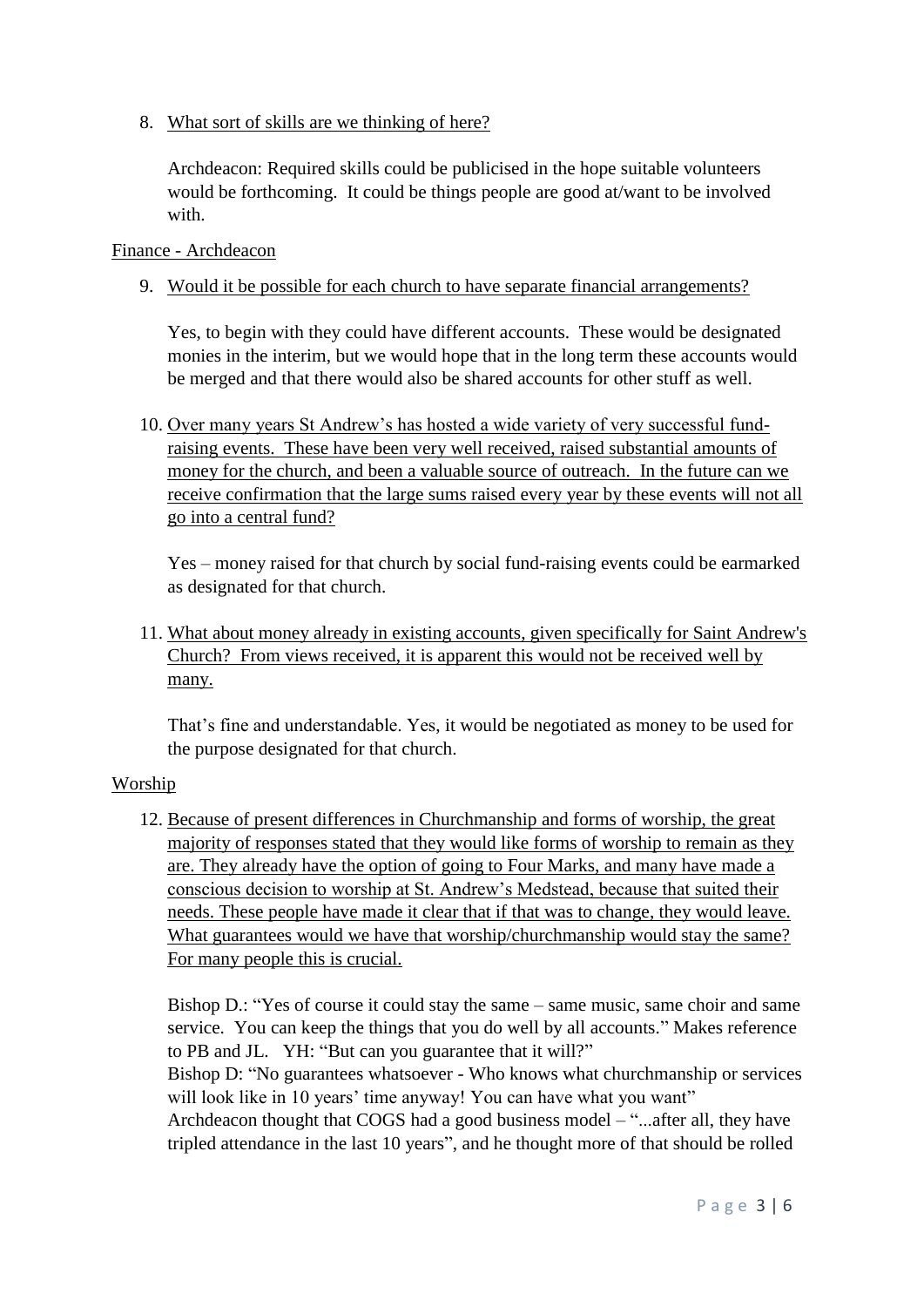out across the Alton Deanery and everywhere else. He inferred that it was a bonus being merged with them.

## 13. We have robes and altar frontals. Would these remain?

Bishop D.: Yes, all part of the fabric of the building, so they will stay.

# 14. What pattern of services would we have?

Pattern of services are negotiable with the incumbent, but would imagine weekly traditional services would be achievable.

15. How many services would we be allowed to have, bearing in mind, that we would like the church to grow and remain a Parish Church?

Bishop D: "Weekly should be achievable".

### Music and Choir

16. Would we be allowed to continue with our choir and organ? We need certain assurances here, based on comments received.

Bishop David and RB were supportive of us continuing to have autonomy and control over the more traditional music at St Andrew's. This aligns with the future direction of travel our parishioners require. Bishop D: "I would like you to do more of this under JL and PBs wonderful watchful eyes and nurturing talents."

### Church Hall

This at the moment is managed by the PCC, with any profit going into the Current Account to be used on Hall and Church.

17. How would this be organised in future?

The PCC can lay down the rules about this. Archdeacon thinks that any monies coming in would probably be allowed to be used for repairs etc. but needs confirmation and agreement by the governing body.

# 18. Would this become joint property?

Yes. If there is one PCC, conversations would be had between the parishes as to how this would work.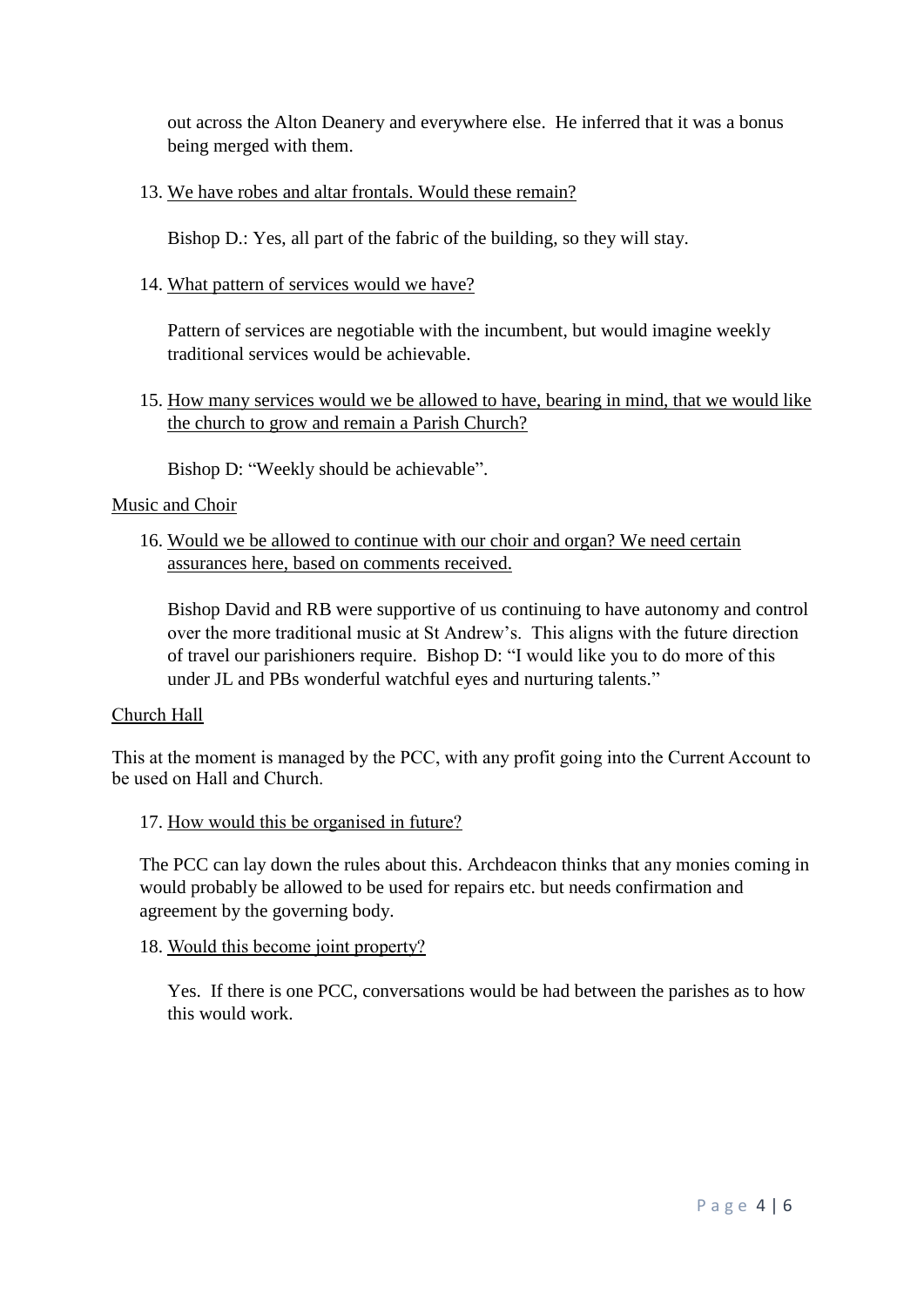## General

19. There is a difference between looking after a Grade 2 listed building and looking after a modern church. How would that work out?

Archdeacon: Both need permissions from the Chancellor at DAC. The one PCC will decide when and if that request is put in and when.

## 20. Would insurance be joint?

Archdeacon: No probably not in this case. The PCC will decide who insures, but the two parish churches may decide to remain separate for insurance purposes.

## 21. Where would Messy Church fit in? It is BLMS run at the moment.

The team were unaware of how and where it is run. Bishop D. seemed to think that something could be worked out.

## 22. What about Funerals, Weddings, Baptism coverage?

Bishop D.: Of course, these should be given priority as normal. Wants more lay ministers to get involved with that more often.

## 23. What about The Hub/Rectory?

That is a conversation that needs to be had with BLS once we know more. If no one is using it, it is likely to revert back to the Diocese or be leased out with the Rectory.

### 24. What about the School?

Bishop D.: Medstead Primary comes under Alton Schools, and Four Marks is under Alresford, because they are a feeder for Perins School. The Bishop said that they will look into this difference and have to work something out 'jousting' depending on which way our Parish goes – to stay as BLMS or go with COGS. Both schools will still need to appoint Foundation Governors in the same way.

# 25. Is it recognised that if parishioners feel their needs are not being met adequately, they have stated that they will go elsewhere and they will withdraw financial support?

Bishop D. 'Yes, but it is not a factor we can take into account. We cannot allow ourselves to be swayed by this. They may walk but will probably not.'